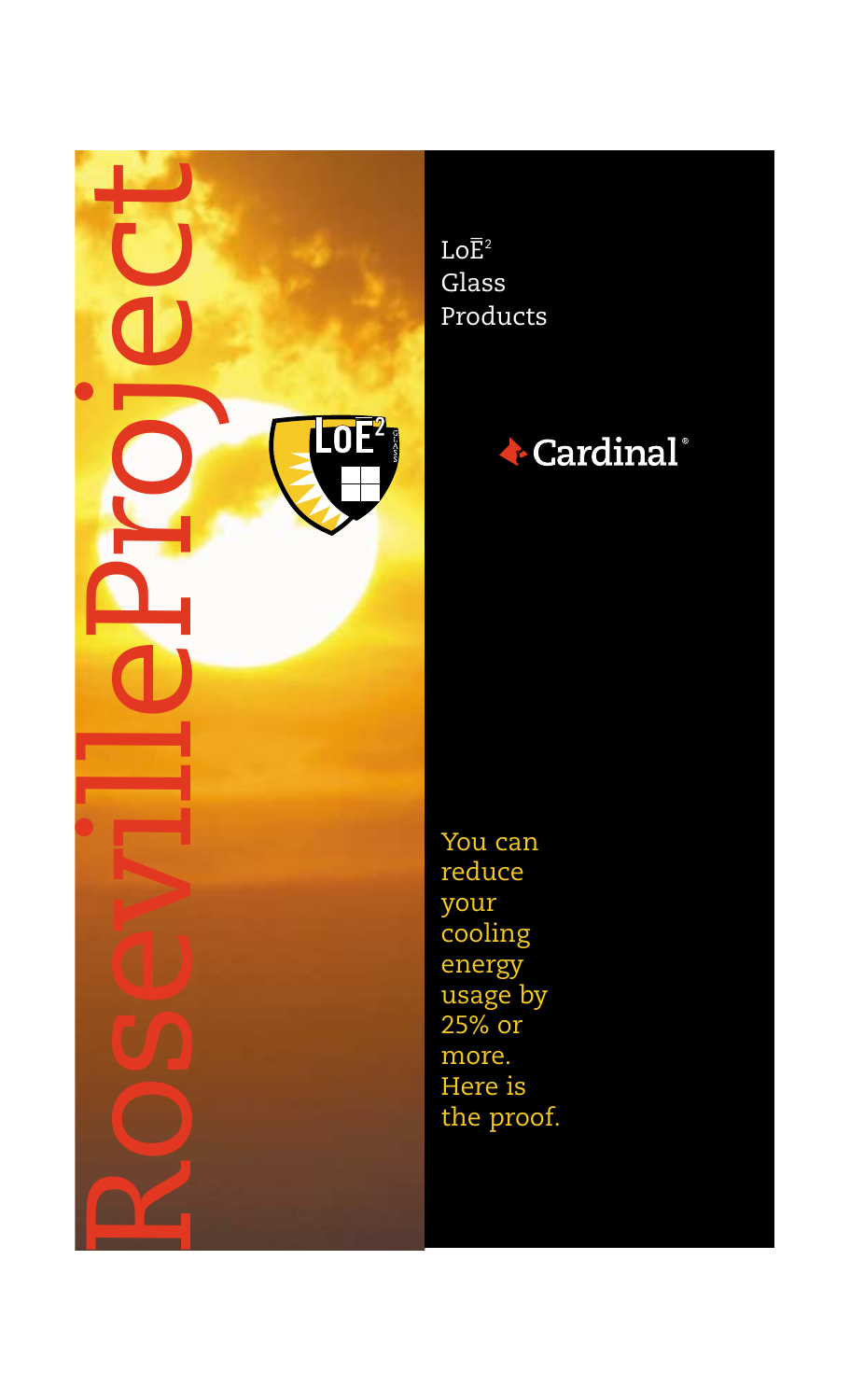



Residents of California, Arizona, and Nevada don't need a weather forecast to know how oppressively hot it can get. During the seemingly endless summers, air conditioners are strained to keep the house cool and comfortable. The right kind of glass can make a big difference.

Cardinal has long known that Cardinal nas long known that<br>LoĒ™, a highly efficient coated glass, can help slash summer heat gain through windows, which in turn means substantial energy savings. But Cardinal wanted to prove it.

Cardinal purchased two identical tract homes in Roseville, California, a bedroom community near Sacramento (seen above).

One house was outfitted with One nouse was outfitted with<br>Cardinal LoDz, while the other retained ordinary clear 2-pane glass. The houses were unoccupied, but equipped with electrical heaters that simulated normal occupancy. They also had on-site monitoring equipment that tested indoor and outdoor temperature and humidity, furnace and air conditioner energy consumption, and other important factors. Cardinal's results conclusively Cardinal's results conclusively<br>show that LoĒ<sup>,</sup> can cut energy costs, make homes more comfortable, and even reduce pollution in the environment. iution in the environment.<br>Clearly, LoĒ<sup>2</sup> is no ordinary glass.

#### HOUSING FEATURES

- Vinyl frame windows
- 17% window-to-floor area ratio
- A/C unit capacity: -2-pane clear house, 3.5 tons -2-pane clear nouse<br>-LoĒ<sup>2</sup> house, 2.5 tons
- Air/duct leakage and thermostat calibration tested and balanced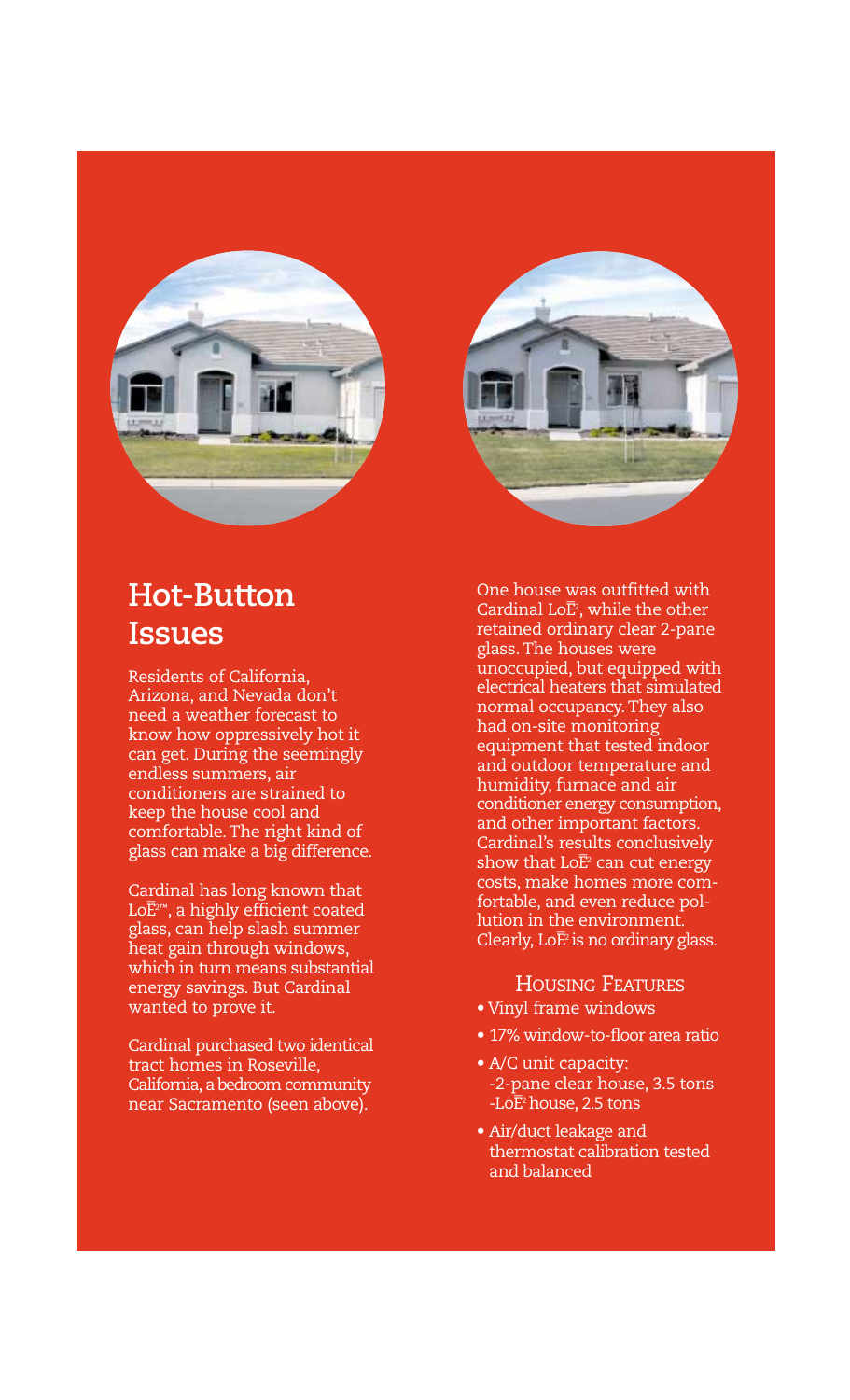### You can reduce your cooling

### **Noticeable Savings**

Windows are the single largest factor in a home's cooling load. Cardinal has now gathered two years worth of data from Roseville, which offers unequivocal evidence of the energy savings evidence or the energy savings<br>offered by LoĒ<sup>,</sup> In contrast to the home with 2-pane clear glass, nome with 2-pane clear glass,<br>Cardinal LoĒ<sup>2</sup> cut solar heat gain by more than 50%. In the house by more than 50%. In the no<br>with Cardinal LoĒ<sup>,</sup> Cardinal measured a remarkable 27% savings on cooling costs.

Energy savings extended to the anergy savings extended to t<br>winter time as well. The LoĒ<sup>2</sup> house saved 10% on the heating bill when compared to the house with regular clear glass.

The stellar energy performance The stellar energy performan<br>of Cardinal LoĒ<sup>2</sup> means that a smaller air conditioner can be used to cool the same space. Cardinal found that the uarainal round that the<br>combination of LoĒ<sup>2</sup> and a smaller air conditioning unit with an increased Seasonal Energy Efficiency Ratio (SEER) can save 35% annually on heating and cooling costs.

For the builder, this is the lowest cost, most highly efficient upgrade available.

For the homeowner, the combination of energy and equipment savings can add up to \$12,000 over thirty years.\*

*\*Assumes a 2% year-over-year increase in energy rates.*

### **Cooling loads for homes with clear glass windows**



#### **Roseville savings analysis**

 $Lo\overline{E}^2$  and a smaller-sized, high SEER A/C unit - the best energy and cost savings over the long term.

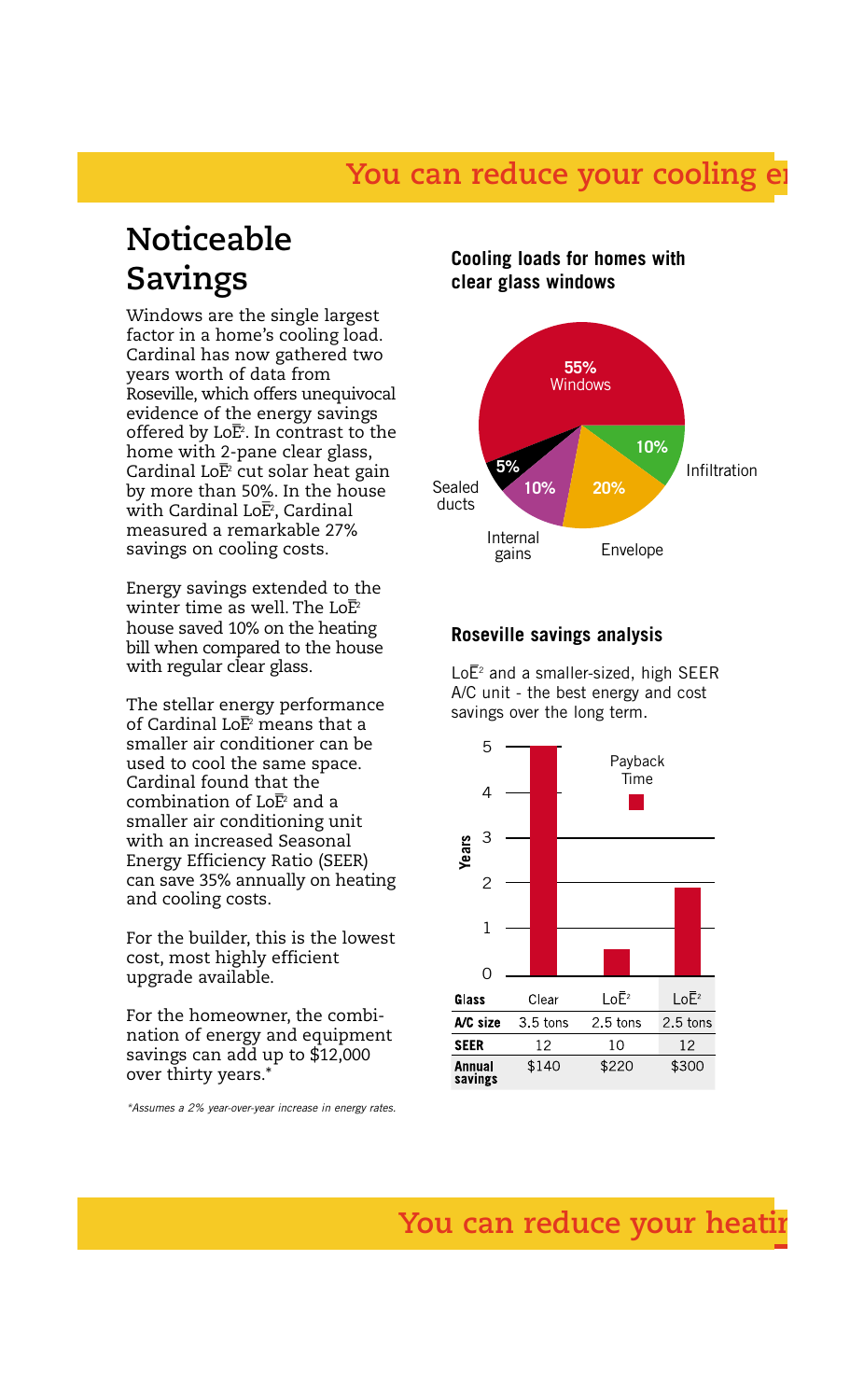### **Power Choices**

Cardinal's extensive research with its test houses in Roseville has already demonstrated the energy savings that can be energy savings that can be<br>achieved by using LoE<sup>2</sup>. But that's not the only benefit.

Currently, there are roughly a quarter of a million new homes built every year in California, Arizona, and Nevada. Based on the demonstrated savings produced tne aemonstratea savings proaucea<br>by LoE² in Roseville, Cardinal projects that if all new windows in this region used low solar gain glass rather than clear, the energy savings would equal 1 billion kilowatt hours per year. The peak load savings equate to building one new 400 Megawatt power plant every year.\*

What does this mean for the region in practical terms? Accumulated over 10 years of new home construction:

- Homeowners would save \$5 billion dollars on their electric bills.
- Peak load savings would have the same effect as adding more than 5% to the existing total electrical generation capacity.
- Air pollution savings would equate to shutting down all power plants for the next 3 months.

While each homeowner will enjoy a measurable savings in their energy bill, the cumulative effects mean cleaner air for everyone and increased reliability of electrical supplies into the future.

## **Comfort Zone**

The American Society of Heating, Refrigeration and Air Conditioning Engineers has developed standards to rate the thermal comfort of an indoor environment. ASHRAE Standard 55 defines an environment as "acceptable" when 80% of the occupants are comfortable.

Using the measured temperatures from the Roseville test homes, the charts below show how dramatic the improvement in comfort is with ule improvement in comfort is v<br>LoE2. Even with direct sunlight LoE-. Even with direct sunlight<br>shining in, the home with LoĒ<sup>2</sup> will feel more pleasant than the clear glass house with the shades drawn. To develop a comparable comfort level in the clear glass house, the homeowner would have to lower the cooling thermostat setting by 4°F or more. Set for equal comfort, the energy analyses show that the the energy analyses show that the<br>measured savings of 25% for LoĒ<sup>2</sup> would now increase to nearly 40%!

#### **Your choice of glass affects comfort**



 $\overline{\text{Cardinal LoE}^2}$  offers energy savings, pollution reduction, and improved comfort when compared to ordinary clear 2-pane glass. Cardinal's Roseville project is the proof.

<sup>\*</sup>*Estimated peak load reduction of one kW per house. Assumes window replacement in existing homes at 80% of new home start rate. Estimated energy savings of 2,200 kWh per house per year. Regional electrical generation capacity and air emission analysis comes from E-GRID 2000 database.*